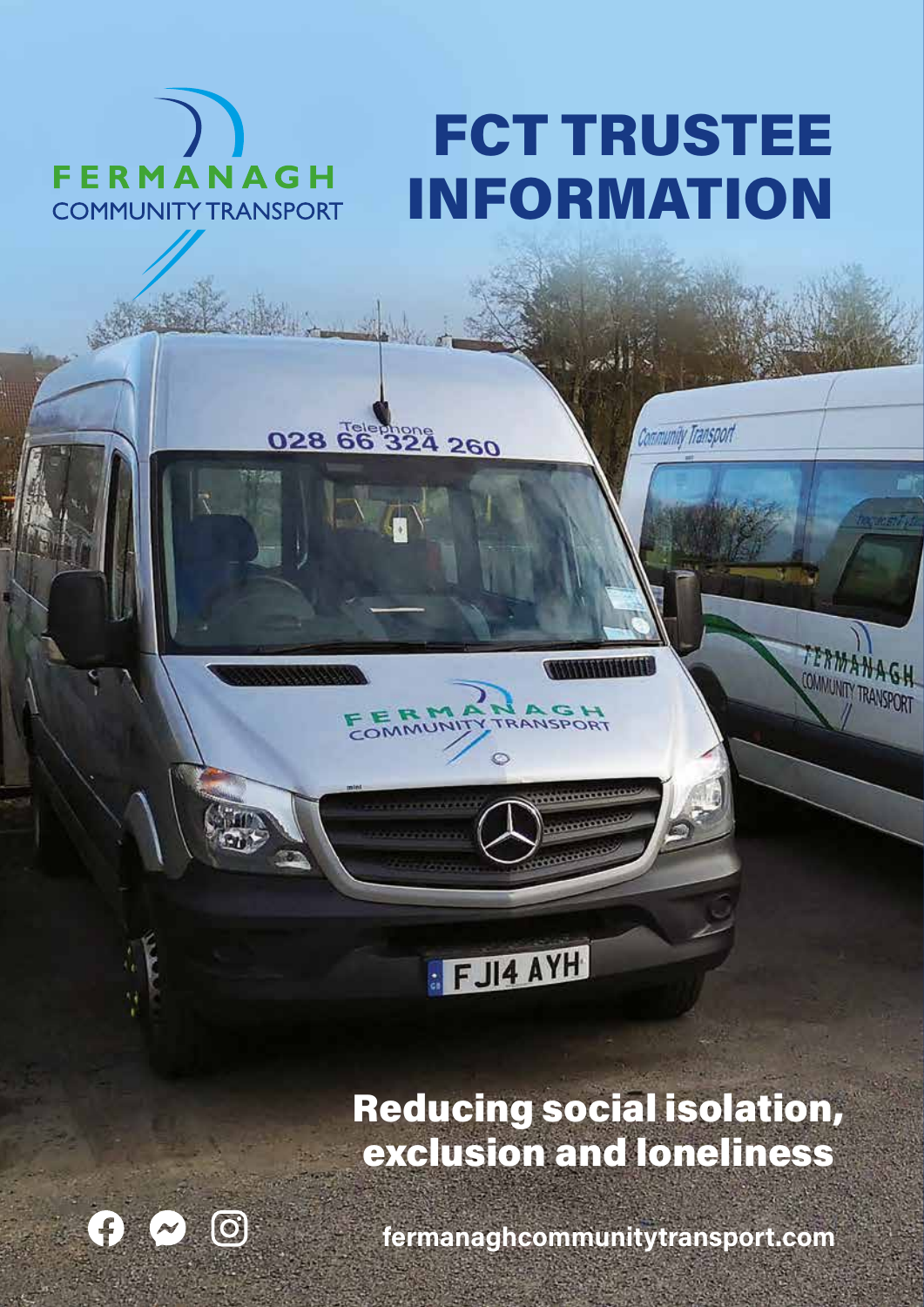## Contents

**Contents** 

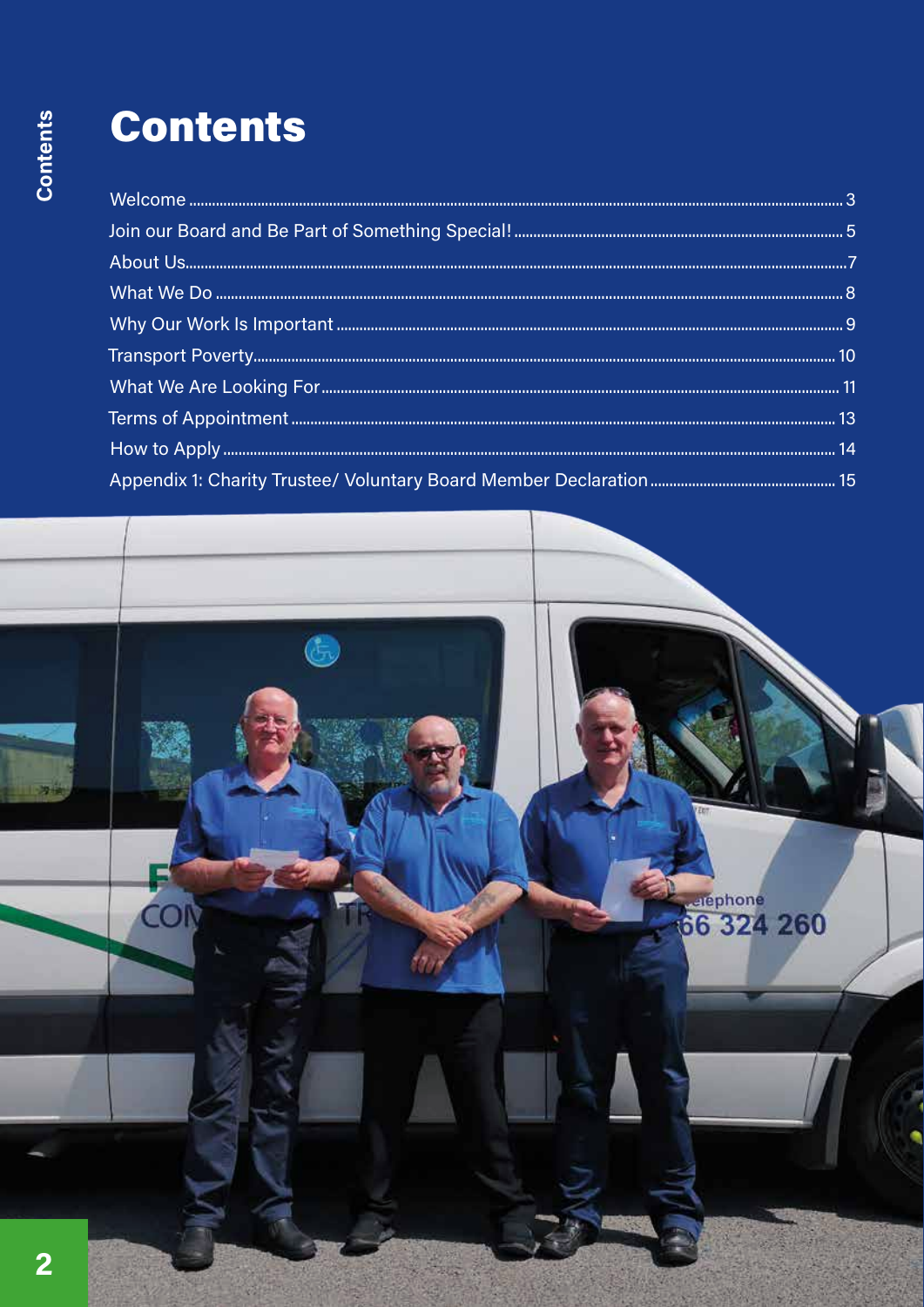### Welcome

#### "Thank you for your interest in the role of Trustee at Fermanagh Community Transport"

Fermanagh Community Transport is a charity which is passionate about helping people gain independence from rural social isolation, exclusion, and loneliness in Fermanagh. We exist to address the real and growing need within County Fermanagh for individuals to be able to access essential and much needed services and supports, which many of us take for granted in our day to day lives.

For many people within our rural communities, being able to physically get to a GP appointment, a hospital outpatient appointment, to the shops, meet-up with family and friends, to attend social and recreation groups, to attend college, day centre/ day opportunities and a myriad of other needs, is challenging and in many instances impossible, were it not for the support and service offered by Fermanagh Community Transport.

Our members are unable to access and benefit from traditional Ulsterbus services, private taxi services and the use of a private vehicle to get them from their homes to the necessary support services on the day and time they need to go there and return home. For many of our members, there is no reliable and accessible rural public transport service running past their home. Even if there was, many would be unable to walk to the bus stop, let alone board the vehicle. In terms of taxis, the cost is prohibitive and beyond the means of many of our members, and again, many of the vehicles are simply not accessible. Car ownership for many is not possible due to financial circumstances, poor personal mobility and other health and well-being related needs and issues.

Our rural dial a lift service addresses the needs of these individuals and communities head-on. Our demand responsive service, picks the individual up at their home in one of our fully accessible minibuses and brings them to their destination.

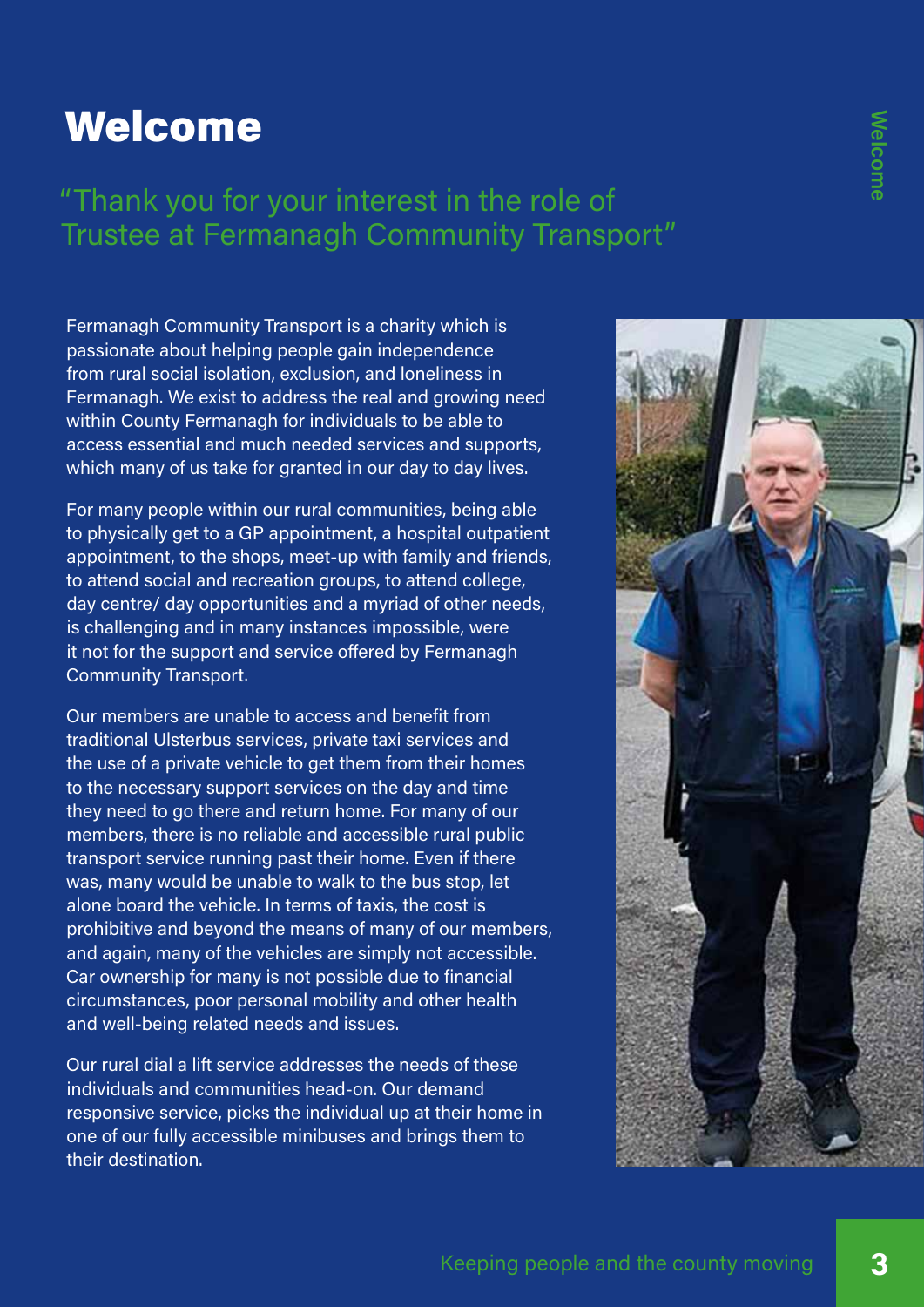



Once they are ready to return home, we pick them up and return them to their door. Our service is a 'life-line' for our members. We are driven by our core values of professionalism, reliability and compassion.

As we continue to live through and adapt to COVID, we are facing an increasing and unprecedent demand on our service, especially in relation to travel to GP and outpatient appointments, at a time when we are running our services with social distancing and other mitigations in place, which means we are carrying fewer people right now.

"The growing need and demand are only set to rise, as we continue to see the closure and centralisation of essential rural services, the rapidly aging profile of our population and ongoing cutbacks in rural public transport services"

We are reaching out to people like you, who can bring real talent, expertise and value to our Board so that we can continue to provide, improve, grow and innovate our much-needed service. We are looking for individuals with a background in one or more of the following areas i.e legal, financial management, governance, human resource management and lived experience. Whilst previous board experience would be beneficial, we are also keen to hear from individuals who do not have board experience but would relish the opportunity to gain that experience with Fermanagh Community Transport.

If you feel you have the experience, talent, and passion, we need to take Fermanagh Community Transport forward, then we really look forward to hearing from you.

Cathy Magowan FCT Chairperson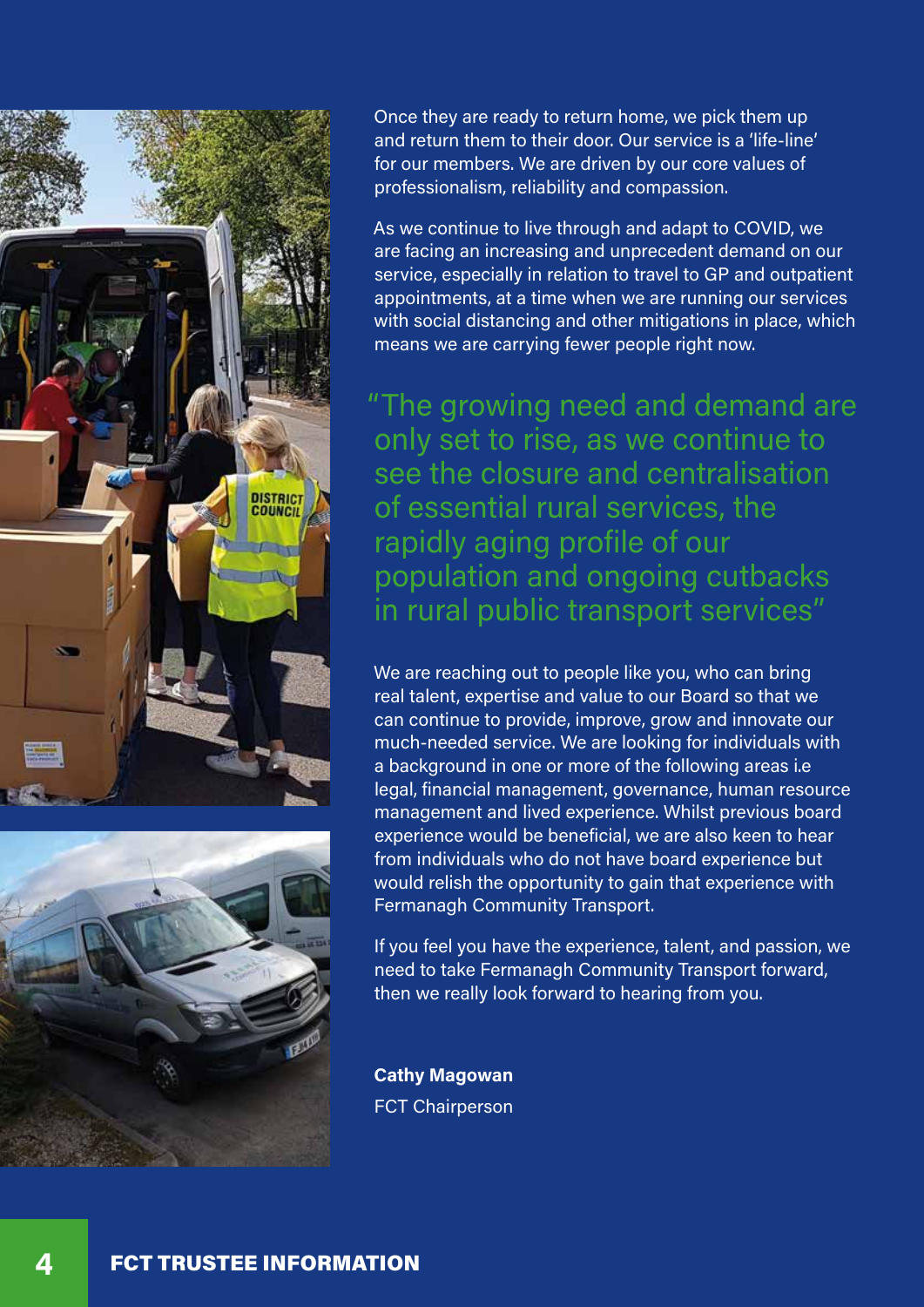## Join our Board and Be Part of Something Special!

Thank you for your interest in joining the Board of Directors of Fermanagh Community Transport. This pack is intended to provide all the information you need to decide whether you wish to apply.

If you have any further queries, please feel free to contact Jason on 07702609432 if you would like to have a confidential conversation about the role. Alternatively, you can email Jason at jason@fermanaghcommunitytransport.com. Jason can respond directly to your email or call you back if you prefer.

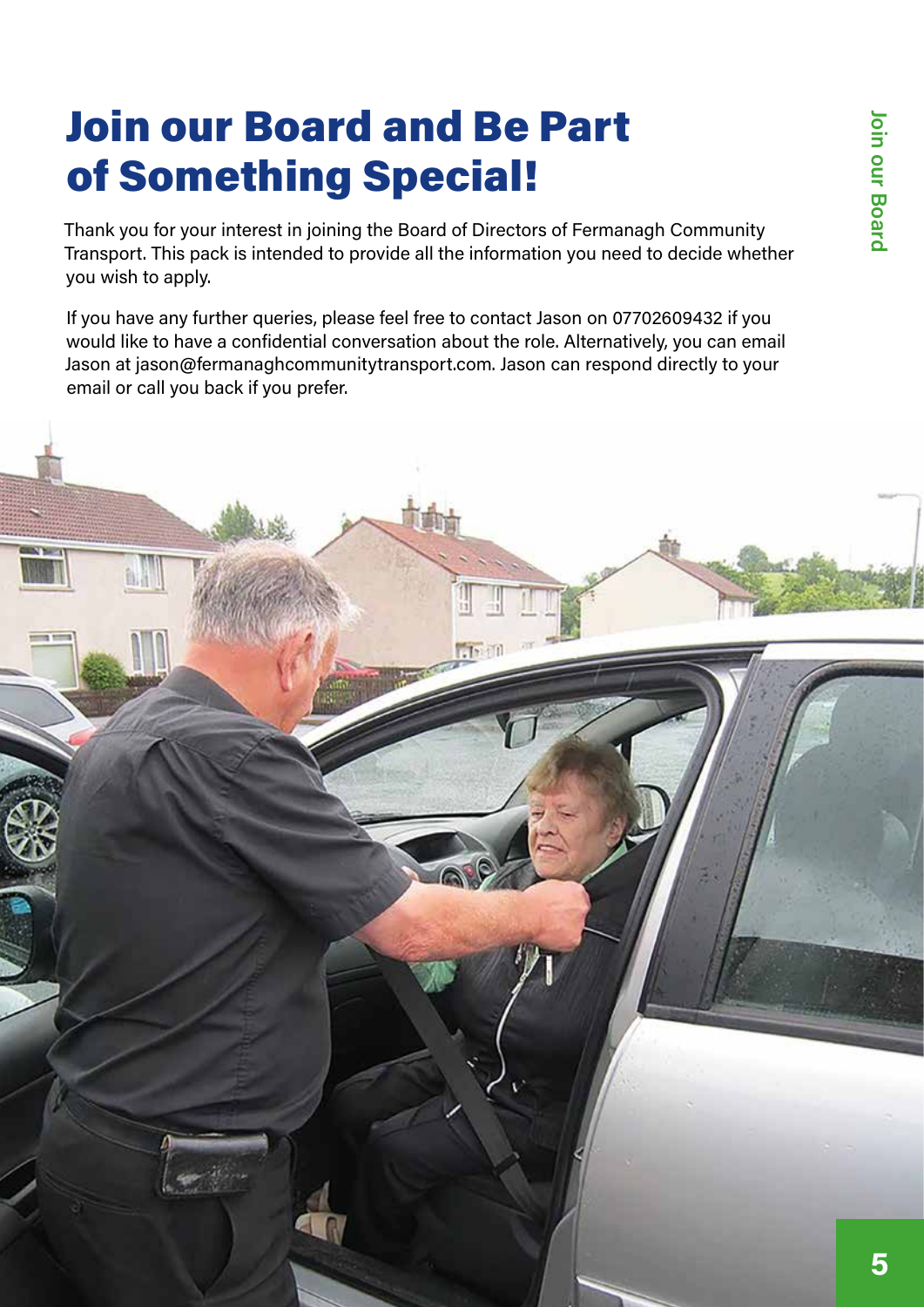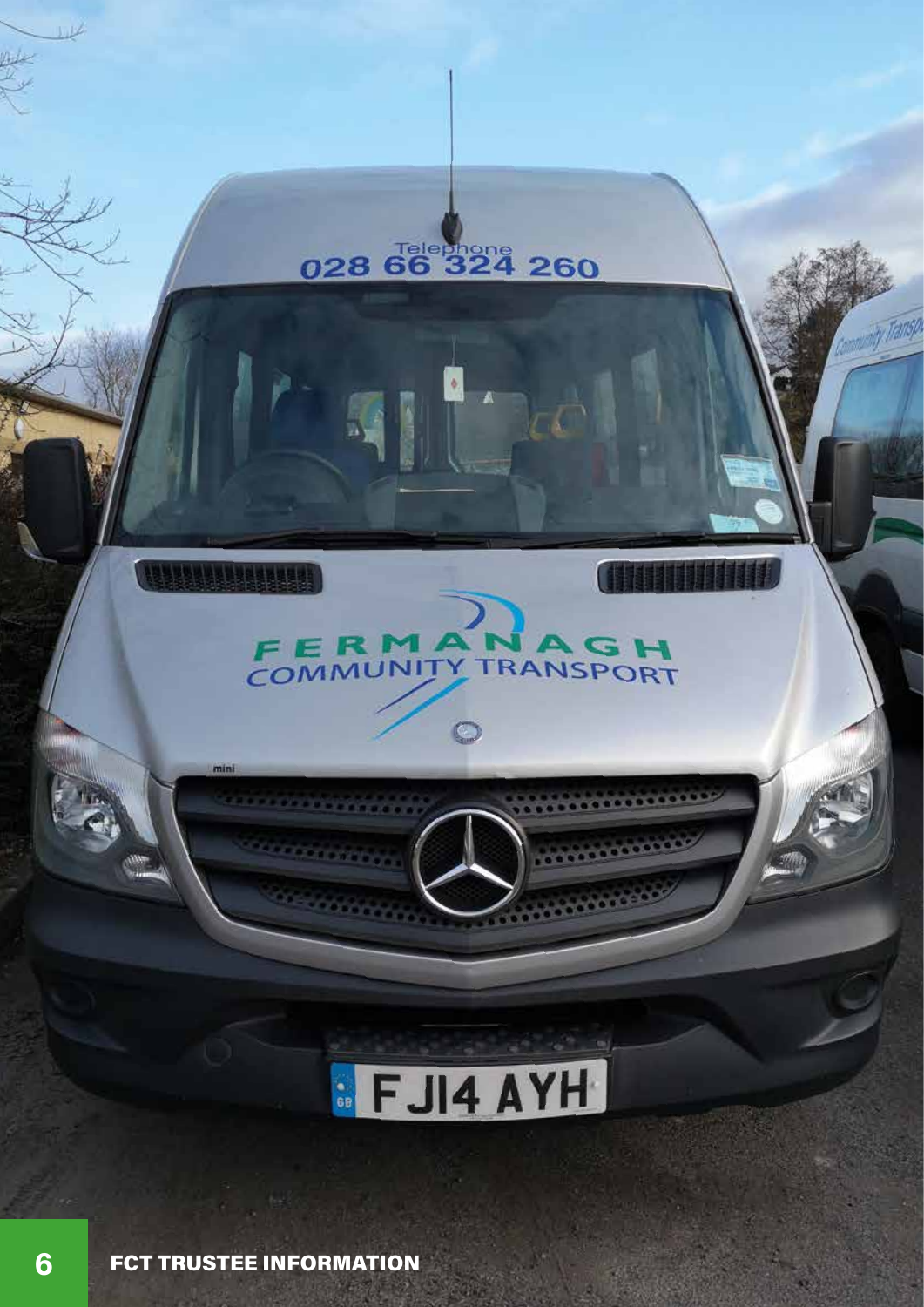## About Us

### Our Purpose

"We are passionate about helping people gain independence from social isolation, exclusion and loneliness in Fermanagh. We help them to get back to living their lives."

Fermanagh Community Transport (FCT) is a company limited by guarantee with charitable status which was established in 2013 following the merger of two former organisations that covered the Fermanagh area and part of south Tyrone at that time. Since 2013, FCT has provided in the region of 250,000 essential Dial a Lift door to door trips for individuals from right across our rural community who cannot access public transport or private transport to get to the many services, facilities, and activities which many take for granted.

Our aim is to provide accessible, affordable, and efficient community transport to people who would otherwise be socially or rurally isolated.

We are a member only organisation and we presently have 1,200 members. Our individual membership is free and available to anyone living in a rural area within Fermanagh who does not have access to a car or public transport for the purposes of accessing essential services and support such as GP appointments, hospital outpatient appointments, other health and wellbeing related appointments, shopping, visiting family and friends, attending social and recreational groups, and gaining access to education, learning and employment. 29,500 individual member trips were delivered to members in 2019-2020. We have 16 staff and 14 volunteer social car drivers.

We are governed by a voluntary Board of Directors who have a wealth of experience in the community, public and private sector and a passion for working towards greater levels of inclusion and a more equitable society for all communities and individuals across rural Fermanagh and within the town of Enniskillen. Click here to view our most recent Audited Annual Accounts and Annual Report.

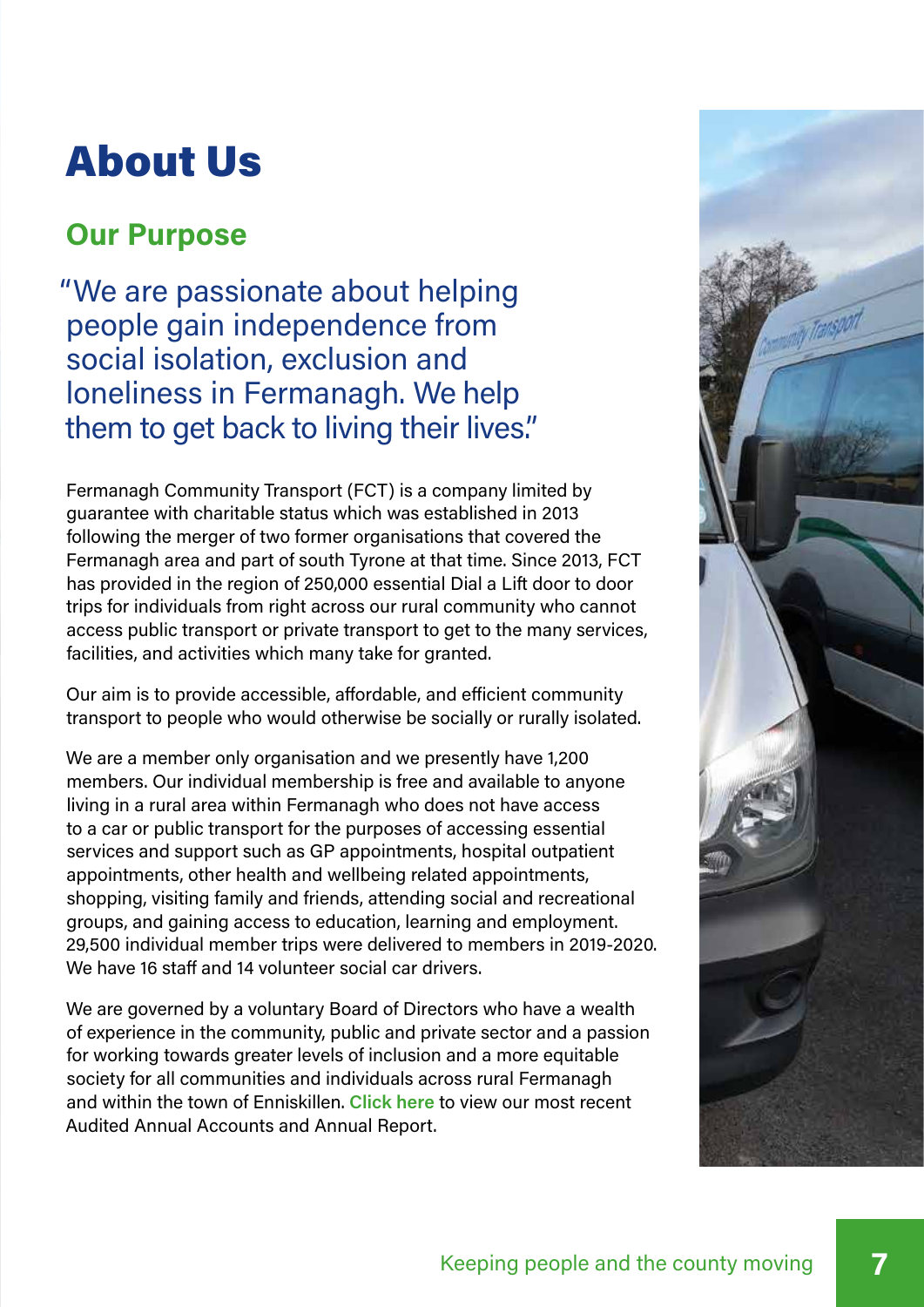## What We Do

Our core service is the Rural Dial-A-Lift service. Click here for more details. We receive core funding from the Department for Infrastructure. The Department of Agriculture, Environment and Rural Affairs supports the rural dial-a-lift scheme through its Assisted Rural Travel Service (ARTS) funding which allows our rural members to use a valid SMARTPASS on our Dial a Lift Service.

FCT also offers Group Vehicle Hire for Charitable / Community / Voluntary / Sports / Youth and Church groups. These groups can hire one of our vehicles with their own driver or our driver at very competitive rates. Click here for more details.

We provide driver training to enable charitable, voluntary and community group volunteer drivers to gain suitable standards required to drive a minibus in a roadworthy and safe fashion. Click here for more details on Driver Training.

We host and facilitate the delivery of the Disability Action Transport Scheme in Enniskillen town in collaboration with Disability Action Northern Ireland. Through this scheme we deliver approximately 1,200 trips per annum.

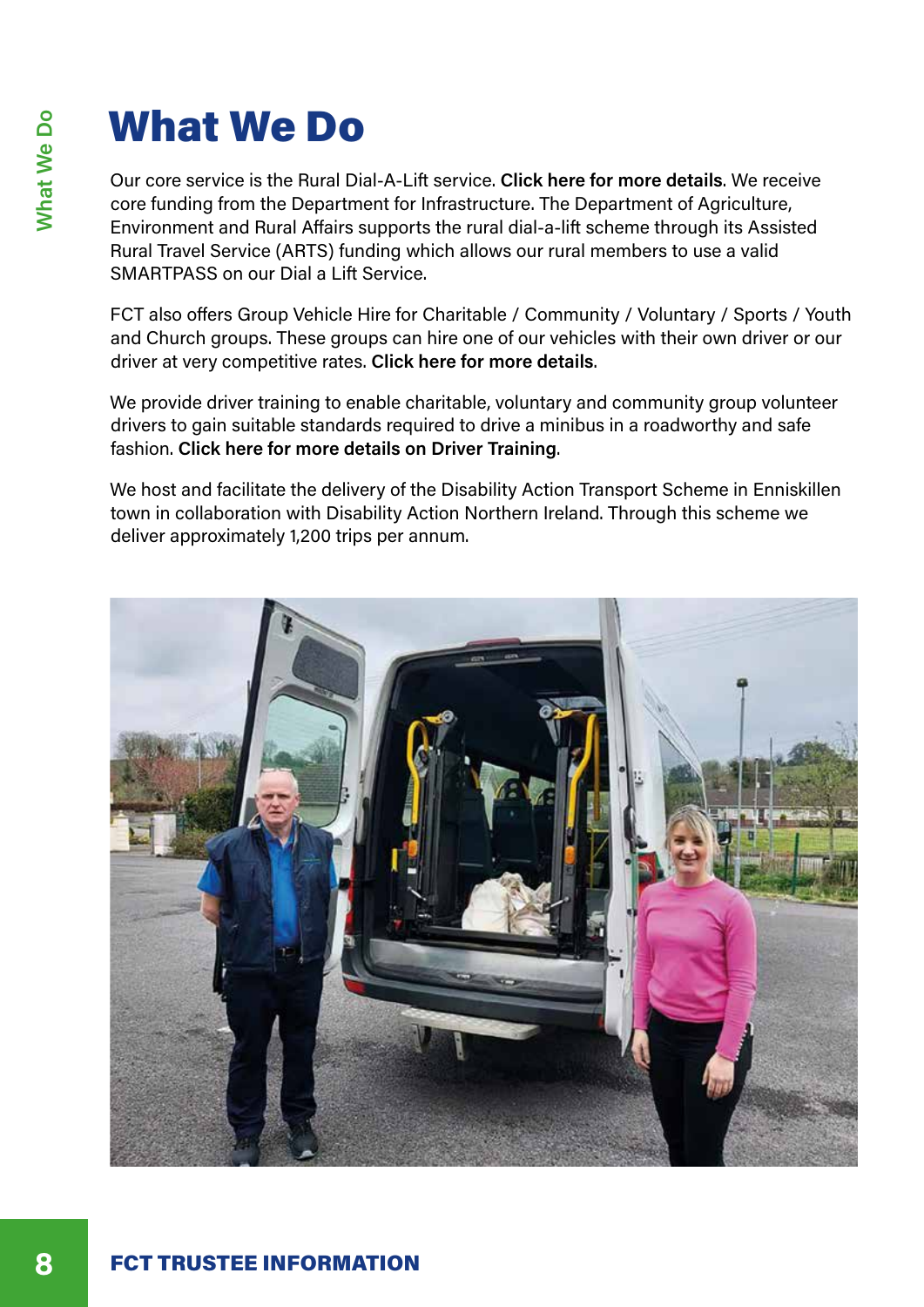## Why Our Work Is Important

### Rural social isolation, exclusion and loneliness

Individuals and communities from all walks of life from right across Fermanagh, cannot access public transport and or a private vehicle to get access to the basic essential services which they need to lead and live normal and fulfilling lives. For our members, the opportunity to access essential services such as GP appointments, hospital outpatient appointments, to visit shops, or to visit family, friends and relatives is difficult, and challenging and in many instances an outright impossible task.

We know from everyday experience and getting to know our members, that one of the biggest outcomes of social isolation and exclusion, as well as not being able to access essential services, is loneliness. There are many people in Fermanagh who report being lonely. Lack of personal mobility, accessibility and affordability can all lead to this phenomenon. This is worsened by the continuing erosion and breakdown of the traditional rural familial network (which was once the rural way of life), the ongoing closure and centralisation of our local rural services, and the increasing aging nature of our population.

COVID-19 has brought the issue of transport poverty within Fermanagh into even sharper focus, and it has concentrated the minds of many agencies and organisations, piquing their awareness and understanding of the nature and extent of transport poverty in rural Fermanagh, the role and importance of rural community transport, and the need for greater proactive and collaborative joint working to address it – it is real, and it is growing.

"There are many people in Fermanagh who report being lonely"



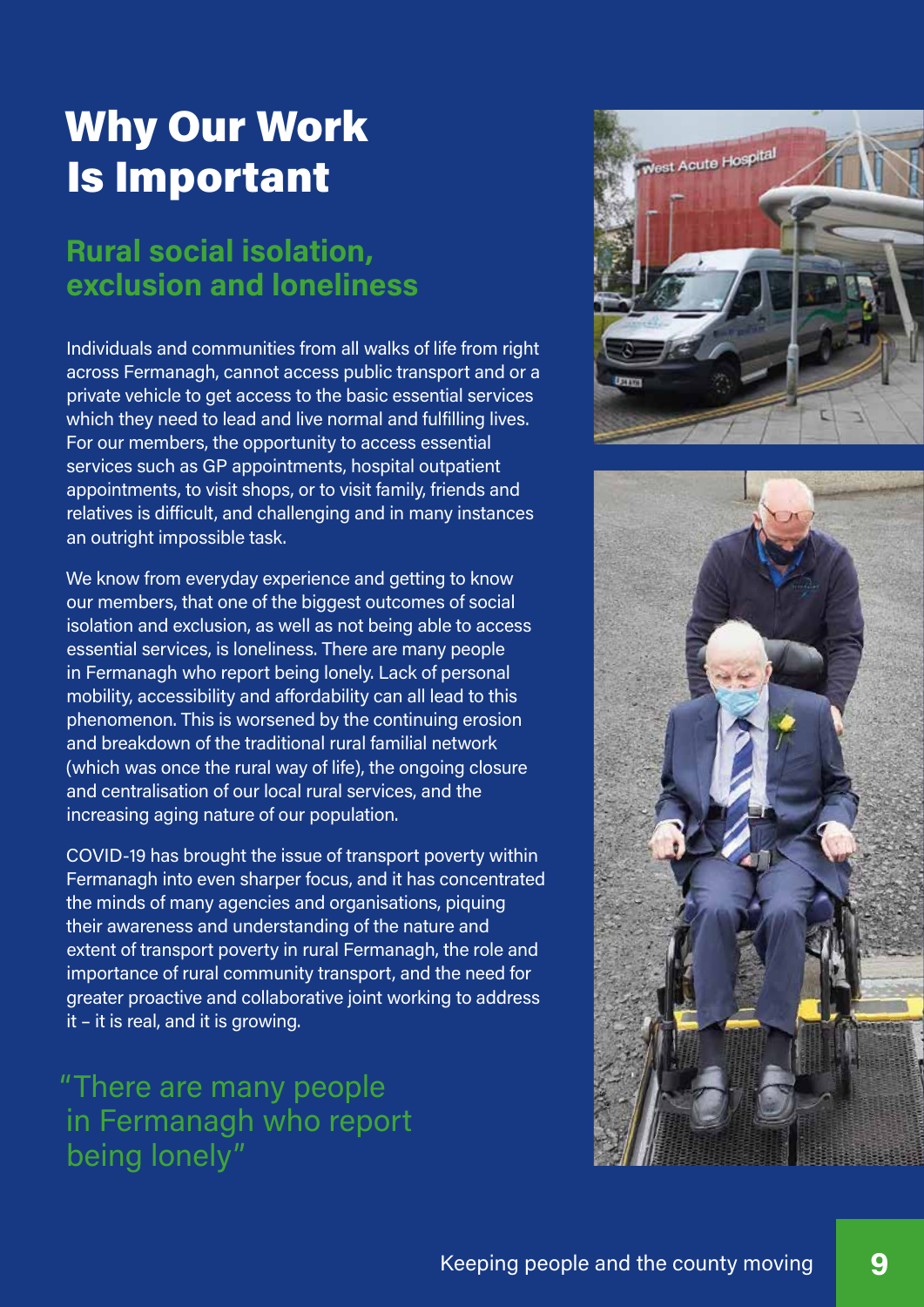## Transport Poverty

### The Key Elements

Can I pyhsically walk to the bus stop, if one exists near to me?

Is there an Ulsterbus service which will bring me into Enniskillen and back home again in time for my outpatient appointment? Is the Ulsterbus service accessible for me? Can I get on in my wheelchair? How can I get on using my walking aid? Is there an accessible taxi service that I could use?

Can I afford the cost of a taxi service if I am unable to walk to a bus stop or to board the Ulsterbus service?

Lower life opportunities in terms of education, learning, friendship, employment, connection, community, physical, psychological and emotional well-being

Greater levels of social isolation, exclusion, loneliness and marginalisation

Lower access to early medical and health detection and testing services

Higher incidence of Can Not Attend and Do Not Attend

Higher levels of illness and multiple disease prevalence

More likely to be admitted to A&E under a Blue Light scenario

More likely to be admitted to hospital and thereafter to a residential or care setting

Loss of independence and automony

Higher cost to health and social care compared to a situation where the individual is able to remain in their own home with access to the supports and services they need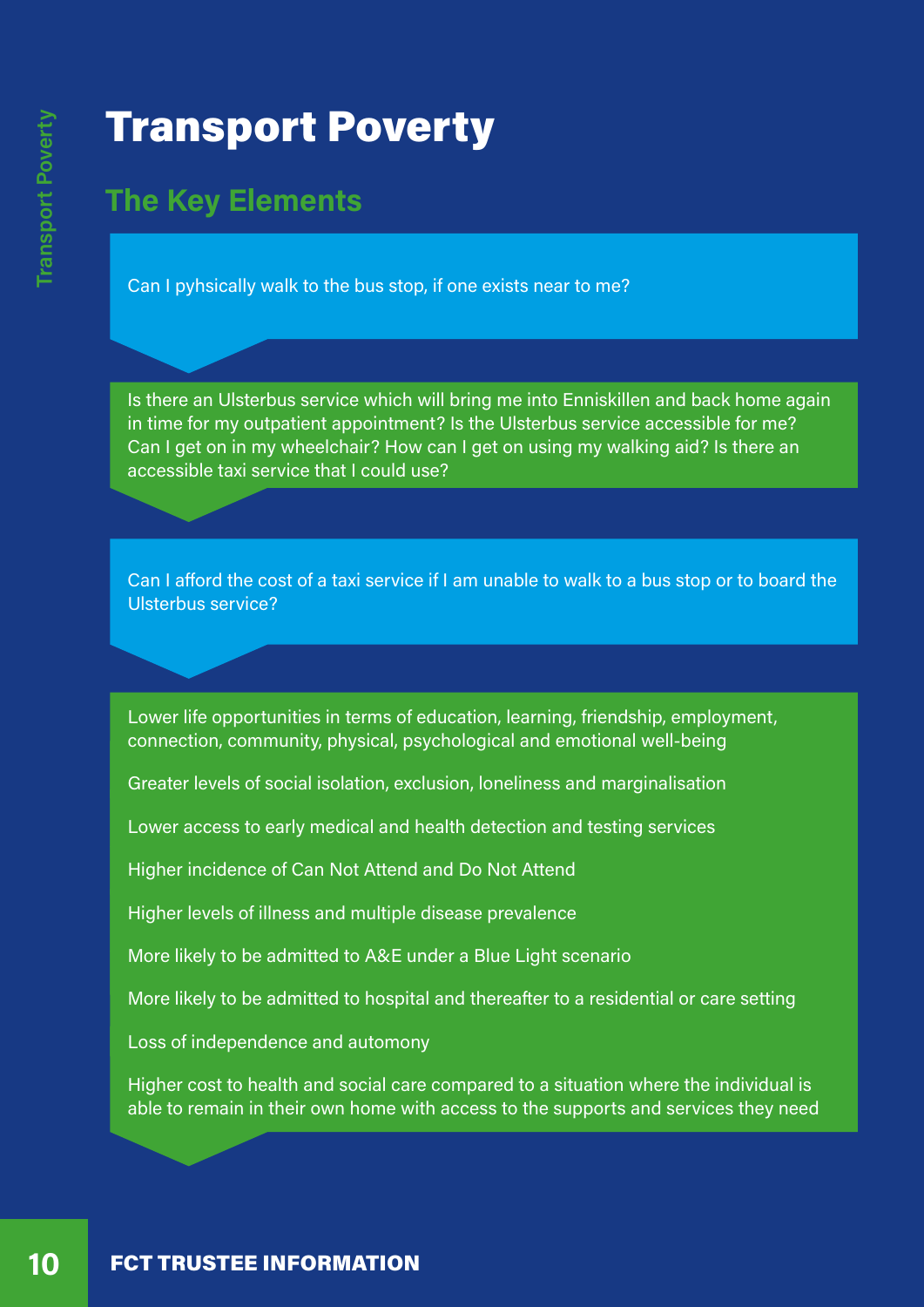### Member Case-study (Anonymised)

Sarah is in her 60's and has been wheelchair bound for many years. Her physical mobility is severely limited, but she lives a tremendously independent and fulfilling life. She is reliant on an electric wheelchair and relies on the rural dial a lift service to travel to Enniskillen on a regular basis to do her shopping and to attend regular hospital out-patient appointments. Sarah cannot use the local Ulsterbus service because the bus is not accessible, and she lives a distance from the bus-stop. A taxi from her home into Enniskillen would cost in the region of £20-£25 one way, meaning Sarah would have to pay £40 for a round trip to the shops or to the hospital. Both forms of transport are out of the question for Sarah. Sarah has told us on many occasions that the Fermanagh Community Transport service is a 'lifeline' service for her. Without it being available, she would not be able to remain in her own home near her family and the community she grew up within. She values her independence and her ability to get out and about with the help of FCT. Without us, she has said that she wouldn't get out through the door.

## What We Are Looking For

We're hoping to enhance the current Board's collective portfolio of skills, knowledge, and experience, particularly in the following areas. If you have skills and experience in one or more of the following areas, we'd love to hear from you.

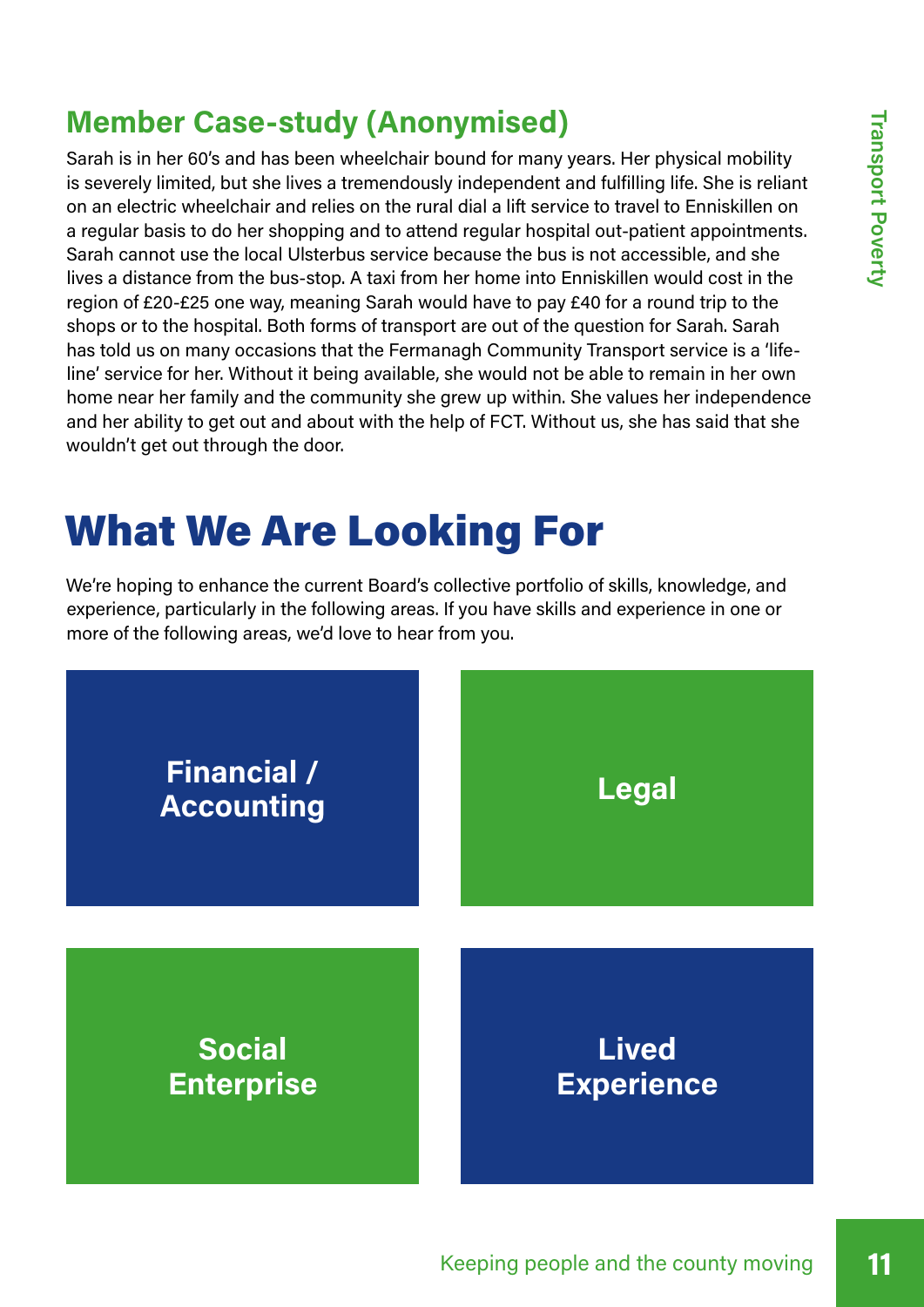

This is not an exhaustive list and if there are other skills, qualities and experience that you feel you might be able to bring to the Board and which would potentially add value to the work of Fermanagh Community Transport and the members we serve, we would invite you to highlight these. Please note, whilst previous experience of serving on a Governing Board (charitable, public, or private sector) would be beneficial, the Board of Fermanagh Community Transport is keen to hear from those individuals who have relevant skills, knowledge and experience, and who would like to build their governance and leadership skills. Being a member of the Board of Fermanagh Community Transport will give you a unique opportunity to build capacity and experience whilst making a real difference to the lives of many people right across Fermanagh.

Please submit a copy of your CV, along with a completed Charity Trustee/ Voluntary Board Member Declaration which is available in Appendix 1.

Fermanagh Community Transport is committed to diversity and equality of opportunity and welcomes applications from all sections of the community.



#### Role and responsibilities of a Charity Trustee

For more information on the role of a Trustee and wider charity governance, please review the Charity Commission NI Guidance at https://www.charitycommissionni. org.uk/charity-essentials/running-your-charity-guidance which is guidance within which Fermanagh Community Transport operates.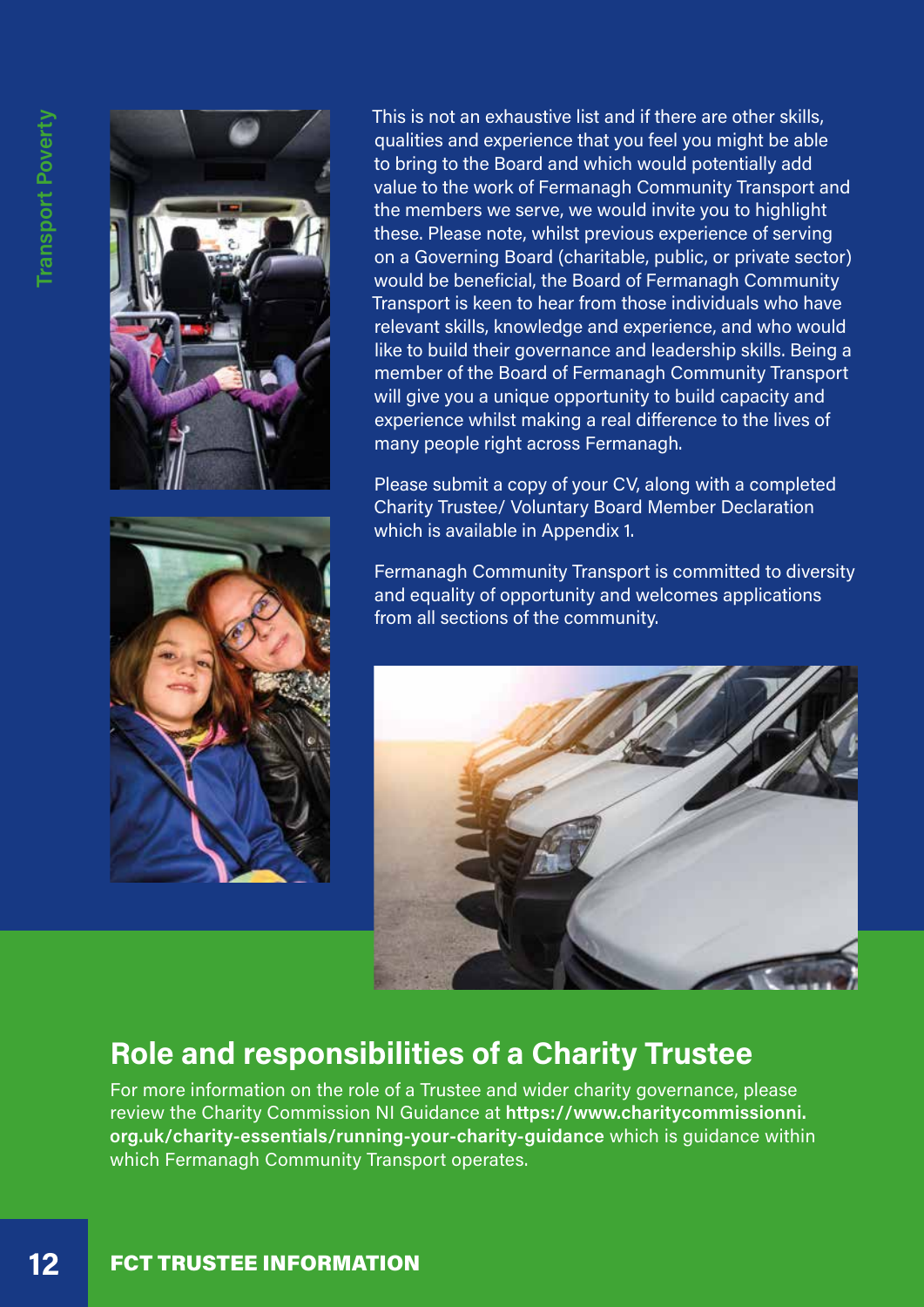## Terms of Appointment

### Time Commitment

Up to 8 board meetings per year, with a need for flexibility to attend evening meetings and events if needed. Meetings last approximately 2 hours. Due to COVID-19, over the past two years, meetings have been held remotely.

### Terms of Appointment

Initial three-year term, renewable by agreement to a maximum renewal of three terms.

#### Expenses

There is no remuneration for this role but reasonable out of pocket expenses are available in line with Fermanagh Community Transport's financial policy and procedures.

### Commitment to equality, diversity and inclusion

Fermanagh Community Transport is committed to increasing the diversity of our Board. We welcome interest from all sections of our community.

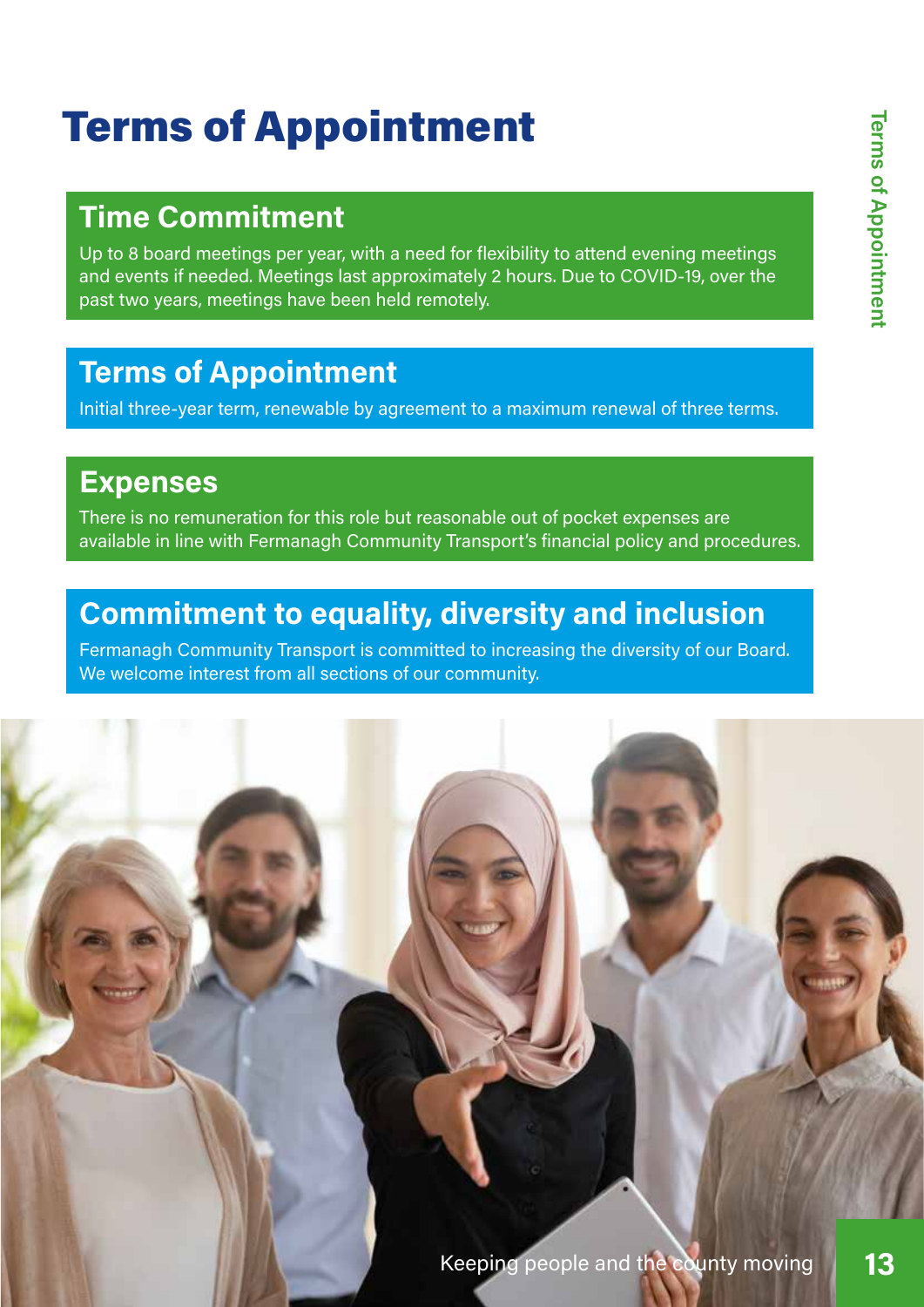## How to Apply

### The Steps

#### Step 1

• Please submit an up-to-date CV listing your relevant skills, experience, and knowledge by email to jason@fermanaghcommunitytransport.com.

#### Step 2

● A shortlist of potential candidates will be determined.

#### Step 3

• Candidates will be invited for an informal interview with our Nominations Committee. The informal interview will provide an opportunity for the Chair and other Trustees on the Nomination Committee to discuss with you how you meet the criteria set out in this Trustee Application Pack, and to answer any questions you might have.

#### Step 4

• Candidates will be informed whether they have been successful in their application to join the Board of Fermanagh Community Transport. Candidates who are successful will be co-opted onto the Board until the next AGM, wherein they will be officially nominated and elected on to the Board as a full non-executive director.

#### Step 5

• Appointment to the Board will be subject to a satisfactory Access NI Check and the completion of the attached Charity Trustee/ Voluntary Board Member Declaration which is contained within this pack at Appendix 1.

#### Step 6

• Do let us know if you have any access requirements to participate in any stage of this process.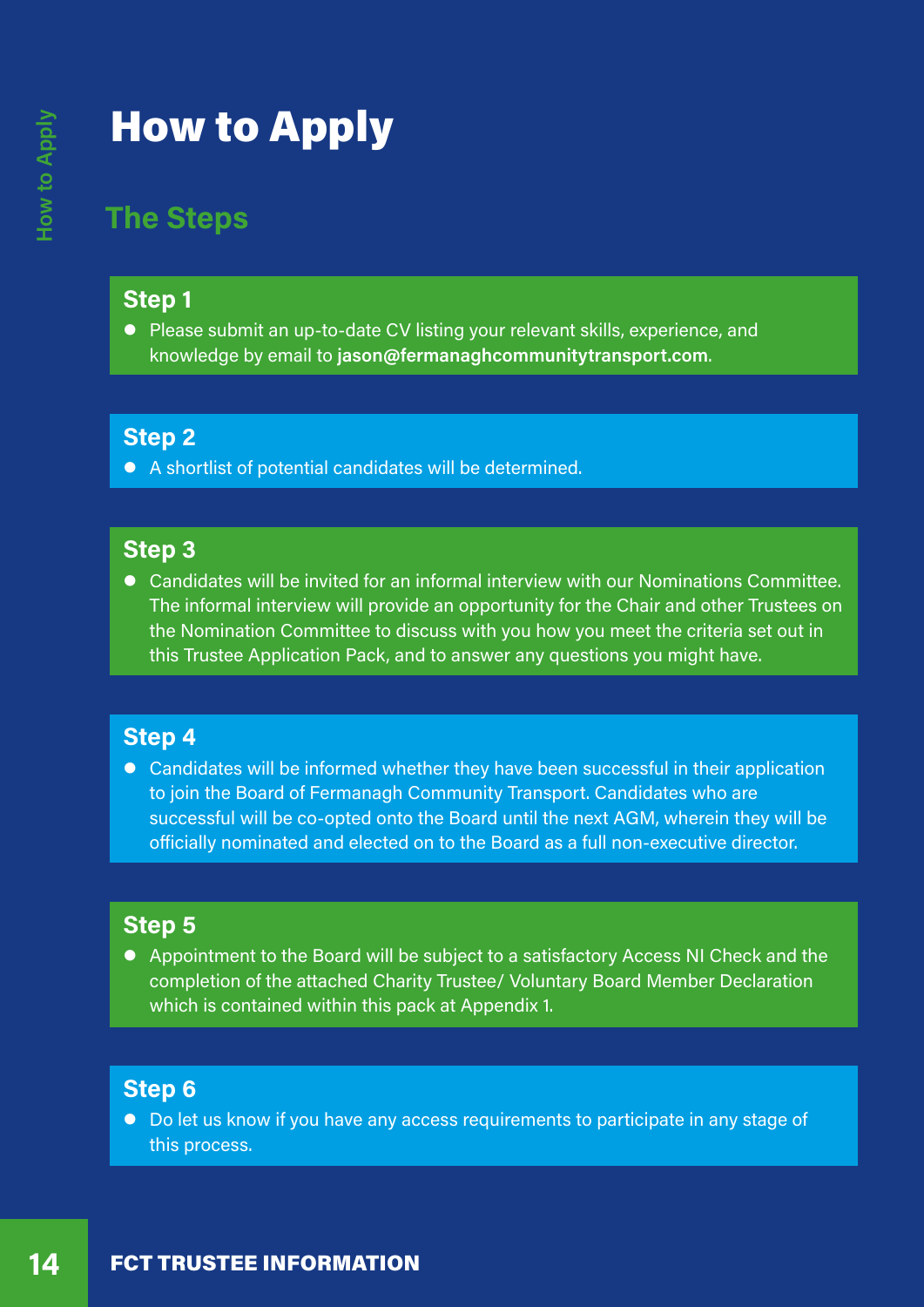15

## Appendix 1: Charity Trustee / Voluntary Board Member Declaration

Fermanagh Community Transport is a registered Charity. We ask all applicants to confirm their Trustee eligibility and responsibility.

#### By signing this form, you declare that you:

- Are willing to act as a Charity Trustee.
- Understand the organisation's purposes (objects) and rules set out in its governing document.
- $\bullet$  Are not prevented from acting as a charity trustee because you:
- Have an unspent conviction for an offence involving dishonesty or deception.
- **•** Are currently declared bankrupt (or subject to bankruptcy restrictions or an interim order).
- Have an individual voluntary arrangement (IVA) to pay off debts with creditors.
- Have made a composition or arrangement with or granted a trust deed for creditors and this has not been discharged.
- **•** Are subject to a moratorium period under a debt relief order or a debt relief restrictions order.
- $\bullet$  Are disqualified from being a company director.
- Have previously been removed as a trustee by the Commission or the High Court due to misconduct or mismanagement or removed as a charity trustee by any other charity regulator or Court in the UK.
- Are disqualified or barred from acting as a trustee of this charity under the Safeguarding Vulnerable Groups (Northern Ireland) Order 2007 (as amended by the Protection of Freedoms Act 2012).

#### You also declare that:

- $\bullet$  The information you provide is true, complete and correct.
- You will comply with your responsibilities as a trustee set out in the Charity Commission for Northern Ireland's guidance.

Name .......................................................................................................................................................................................

Signature .............................................................................................................................................................................. (If invited for interview you will be asked to counter sign in person.):

Date .........................................................................................................................................................................................